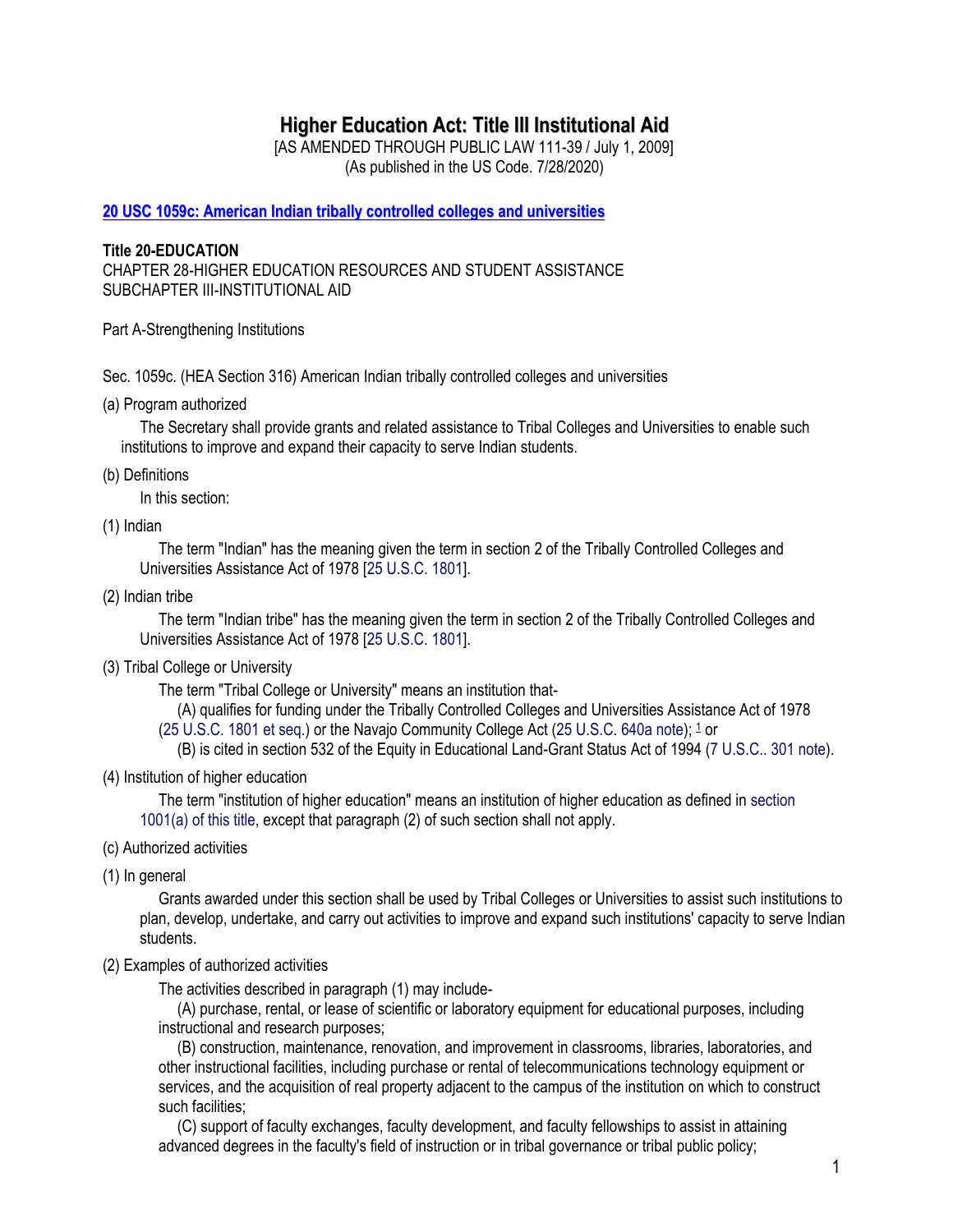(D) academic instruction in disciplines in which Indians are underrepresented and instruction in tribal governance or tribal public policy;

(E) purchase of library books, periodicals, and other educational materials, including telecommunications program material;

(F) tutoring, counseling, and student service programs designed to improve academic success;

(G) education or counseling services designed to improve the financial literacy and economic literacy of students or the students' families;

(H) funds management, administrative management, and acquisition of equipment for use in strengthening funds management;

(I) joint use of facilities, such as laboratories and libraries;

(J) establishing or improving a development office to strengthen or improve contributions from alumni and the private sector;

(K) establishing or enhancing a program of teacher education designed to qualify students to teach in elementary schools or secondary schools, with a particular emphasis on teaching Indian children and youth, that shall include, as part of such program, preparation for teacher certification;

(L) establishing community outreach programs that encourage Indian elementary school and secondary school students to develop the academic skills and the interest to pursue postsecondary education;

(M) developing or improving facilities for Internet use or other distance education technologies; and (N) other activities proposed in the application submitted pursuant to subsection (d) that-

(i) contribute to carrying out the activities described in subparagraphs (A) through (M); and

(ii) are approved by the Secretary as part of the review and acceptance of such application.

#### (3) Endowment fund

(A) In general

A Tribal College or University may use not more than 20 percent of the grant funds provided under this section to establish or increase an endowment fund at the institution.

(B) Matching requirement

In order to be eligible to use grant funds in accordance with subparagraph (A), the Tribal College or University shall provide matching funds, in an amount equal to the Federal funds used in accordance with subparagraph (A), for the establishment or increase of the endowment fund.

(C) Comparability

The provisions of part C regarding the establishment or increase of an endowment fund, that the Secretary determines are not inconsistent with this paragraph, shall apply to funds used under subparagraph (A).

#### (d) Application, plan, and allocation

(1) Institutional eligibility

To be eligible to receive assistance under this section, a Tribal College or University shall be an eligible institution under section 1058(b) of this title.

## (2) Application

(A) In general

A Tribal College or University desiring to receive assistance under this section shall submit an application to the Secretary at such time, in such manner, and containing such information as the Secretary may reasonably require.

(B) Streamlined process

The Secretary shall establish application requirements in such a manner as to simplify and streamline the process for applying for grants under this section.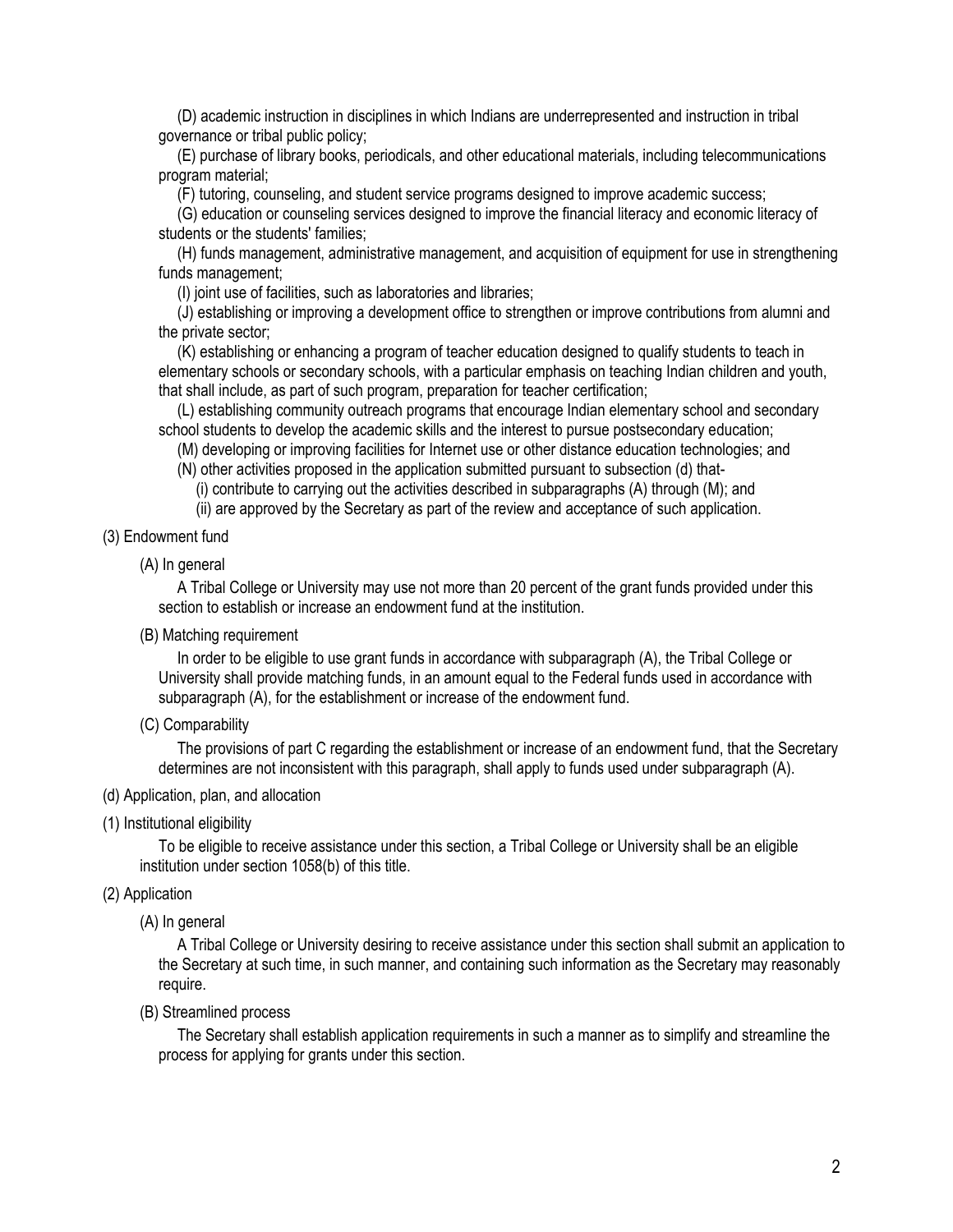#### (3) Awards and allocations to institutions

- (A) Construction grants
	- (i) In general

Of the amount appropriated to carry out this section for any fiscal year, the Secretary may reserve 30 percent for the purpose of awarding one-year grants of not less than \$1,000,000 to address construction, maintenance, and renovation needs at eligible institutions.

(ii) Preference

In providing grants under clause (i) for any fiscal year, the Secretary shall give preference to eligible institutions that have not received an award under this section for a previous fiscal year.

- (B) Allotment of remaining funds
	- (i) In general

Except as provided in clause (ii), the Secretary shall distribute the remaining funds appropriated for any fiscal year to each eligible institution as follows:

(I) 60 percent of the remaining appropriated funds shall be distributed among the eligible Tribal Colleges and Universities on a pro rata basis, based on the respective Indian student counts (as defined in section 2(a) of the Tribally Controlled Colleges and Universities Assistance Act of 1978 (25 U.S.C. 1801(a)) [2](https://uscode.house.gov/view.xhtml?req=20+U.S.C.+1059c&f=treesort&fq=true&num=8&hl=true&edition=prelim&granuleId=USC-prelim-title20-section1059c#1059c_2_target) of the Tribal Colleges and Universities.

(II) The remaining 40 percent shall be distributed in equal shares to the eligible Tribal Colleges and Universities.

(ii) Minimum grant

The amount distributed to a Tribal College or University under clause (i) shall not be less than \$500,000.

- (4) Special rules
	- (A) Concurrent funding

No Tribal College or University that receives funds under this section shall concurrently receive funds under any other provision of this part, part B, or part A of subchapter V.

(B) Exemption

Section 1059(d) of this title shall not apply to institutions that are eligible to receive funds under this section.

(Pub. L. 89–329, title III, §316, as added Pub. L. 102–325, [title III, §302\(d\)\(1\), July 23, 1992,](https://uscode.house.gov/statviewer.htm?volume=106&page=473) 106 Stat. 473 ; amended Pub. L. 103–208, [§2\(a\)\(7\), Dec. 20,](https://uscode.house.gov/statviewer.htm?volume=107&page=2457) 1993, 107 Stat. 2457 ; Pub. L. 105–244, [title III, §303\(e\), Oct. 7,](https://uscode.house.gov/statviewer.htm?volume=112&page=1639)  1998, [112 Stat. 1639](https://uscode.house.gov/statviewer.htm?volume=112&page=1639) ; Pub. L. 106–211, [§1\(a\), \(b\)\(1\), May 26, 2000,](https://uscode.house.gov/statviewer.htm?volume=114&page=330) 114 Stat. 330 ; Pub. L. 110–315, [title III, §303,](https://uscode.house.gov/statviewer.htm?volume=122&page=3167)  Aug. 14, 2008, [122 Stat. 3167](https://uscode.house.gov/statviewer.htm?volume=122&page=3167) ; Pub. L. 111–39, [title III, §301\(1\), July 1, 2009,](https://uscode.house.gov/statviewer.htm?volume=123&page=1936) 123 Stat. 1936 .)

#### REFERENCES IN TEXT

The Tribally Controlled Colleges and Universities Assistance Act of 1978, referred to in subsec. (b)(3)(A), is [Pub. L.](https://uscode.house.gov/statviewer.htm?volume=92&page=1325)  95–471, [Oct. 17, 1978,](https://uscode.house.gov/statviewer.htm?volume=92&page=1325) 92 Stat. 1325, which is classified principally to chapter 20 (§1801 et seq.) of Title 25, Indians. For complete classification of this Act to the Code, see Short Title note set out under section 1801 of Title 25 and Tables.

The Navajo Community College Act, referred to in subsec. (b)(3)(A), is Pub. L. 92–189, [Dec. 15, 1971,](https://uscode.house.gov/statviewer.htm?volume=85&page=646) 85 Stat. 646, which was classified to section 640a et seq. of Title 25, Indians, and was omitted from the Code as being of special and not general application.

Section 532 of the Equity in Educational Land-Grant Status Act of 1994, referred to in subsec. (b)(3)(B), is section 532 of Pub. L. 103–382, which is set out in a note under section 301 of Title 7, Agriculture.

#### **AMENDMENTS**

**2009**-Subsec. (a). Pub. L. 111–39, §301(1)(A), substituted "Tribal" for "Indian Tribal".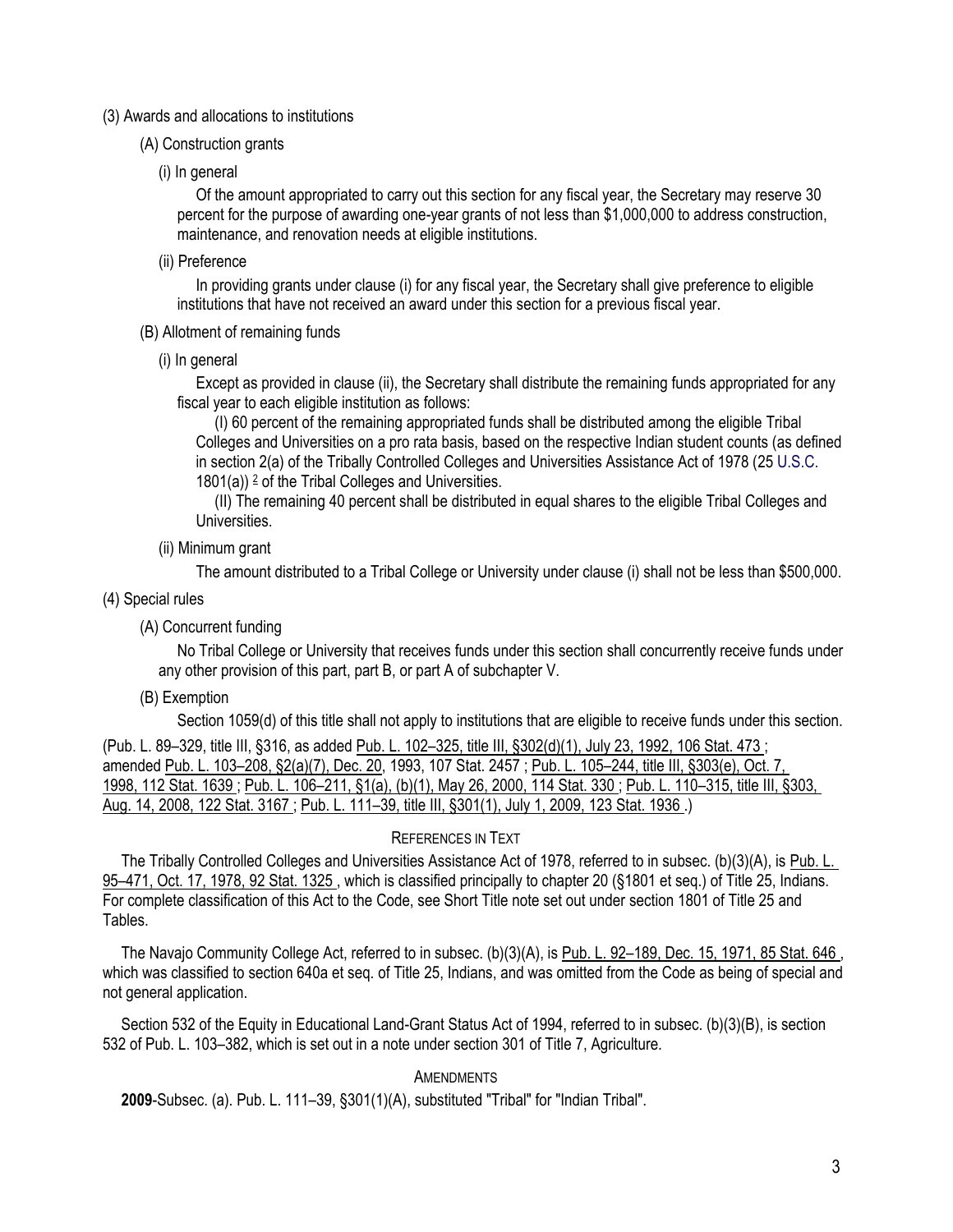Subsec. (b)(1), (2). Pub. L. 111–39, §301(1)(B)(i), (ii), substituted "the Tribally Controlled Colleges and Universities Assistance Act of 1978" for "the Tribally Controlled College or University Assistance Act of 1978".

Subsec. (b)(3)(A). Pub. L. 111–39, §301(1)(B)(iii), substituted "the Navajo Community College Act" for "the Navajo Community College Assistance Act of 1978".

**2008**-Subsec. (b)(3). Pub. L. 110–315, §303(1), added par. (3) and struck out former par. (3). Prior to amendment, text read as follows: "The term 'Tribal College or University' has the meaning give the term 'tribally controlled college or university' in section 1801 of title 25, and includes an institution listed in the Equity in Educational Land Grant Status Act of 1994.

Subsec. (c)(2)(B). Pub. L. 110–315, §303(2)(A), added subpar. (B) and struck out former subpar. (B) which read as follows: "construction, maintenance, renovation, and improvement in classrooms, libraries, laboratories, and other instructional facilities, including purchase or rental of telecommunications technology equipment or services;".

Subsec. (c)(2)(C). Pub. L. 110–315, §303(2)(B), inserted "or in tribal governance or tribal public policy" before semicolon at end.

Subsec. (c)(2)(D). Pub. L. 110-315, §303(2)(C), inserted "and instruction in tribal governance or tribal public policy" before semicolon at end.

Subsec. (c)(2)(G) to (N). Pub. L. 110–315, §303(2)(D)–(H), added subpars. (G) and (M), redesignated former subpars.  $(G)$ ,  $(H)$ ,  $(I)$ ,  $(J)$ ,  $(K)$ , and  $(L)$  as subpars.  $(H)$ ,  $(I)$ ,  $(J)$ ,  $(K)$ ,  $(L)$ , and  $(N)$ , respectively, and in subpar.  $(N)(i)$ substituted "subparagraphs (A) through (M)" for "subparagraphs (A) through (K)".

Subsec. (d). Pub. L. 110–315, §303(3), added subsec. (d) and struck out former subsec. (d) which related to the application process for assistance under this section.

**2000**-Subsec. (d)(2). Pub. L. 106–211, §1(a), inserted after first sentence "The Secretary shall, to the extent possible, prescribe a simplified and streamlined format for such applications that takes into account the limited number of institutions that are eligible for assistance under this section."

Subsec. (d)(3). Pub. L. 106–211, §1(b)(1), added par. (3) and struck out heading and text of former par. (3). Text read as follows: "For the purposes of this part, no Tribal College or University that is eligible for and receives funds under this section may concurrently receive other funds under this part or part B of this subchapter."

**1998**-Pub. L. 105–244 amended section catchline and text generally. Prior to amendment, text consisted of subsecs. (a) to (e) authorizing grants and related assistance to Hispanic-serving institutions to enable such institutions to improve and expand their capacity to serve Hispanic and other low-income students.

**1993**-Subsec. (c). Pub. L. 103–208 substituted "(2) Examples of authorized activities.-Such programs may include-" for "Such programs may include-".

### EFFECTIVE DATE OF 2009 AMENDMENT

Amendment by Pub. L. 111–39 effective as if enacted on the date of enactment of Pub. L. 110–315 (Aug. 14, 2008), see section 3 of Pub. L. 111–39, set out as a note under section 1001 of this title.

#### EFFECTIVE DATE OF 2000 AMENDMENT

Pub. L. 106–211, [§1\(c\), May 26, 2000,](https://uscode.house.gov/statviewer.htm?volume=114&page=331) 114 Stat. 331 , provided that: "The amendments made by this Act [amending this section and section 1059d of this title] shall be effective on the date of the enactment of this Act [May 26, 2000]."

#### EFFECTIVE DATE OF 1998 AMENDMENT

Amendment by Pub. L. 105–244 effective Oct. 1, 1998, except as otherwise provided in Pub. L. 105–244, see section 3 of Pub. L. 105–244, set out as a note under section 1001 of this title.